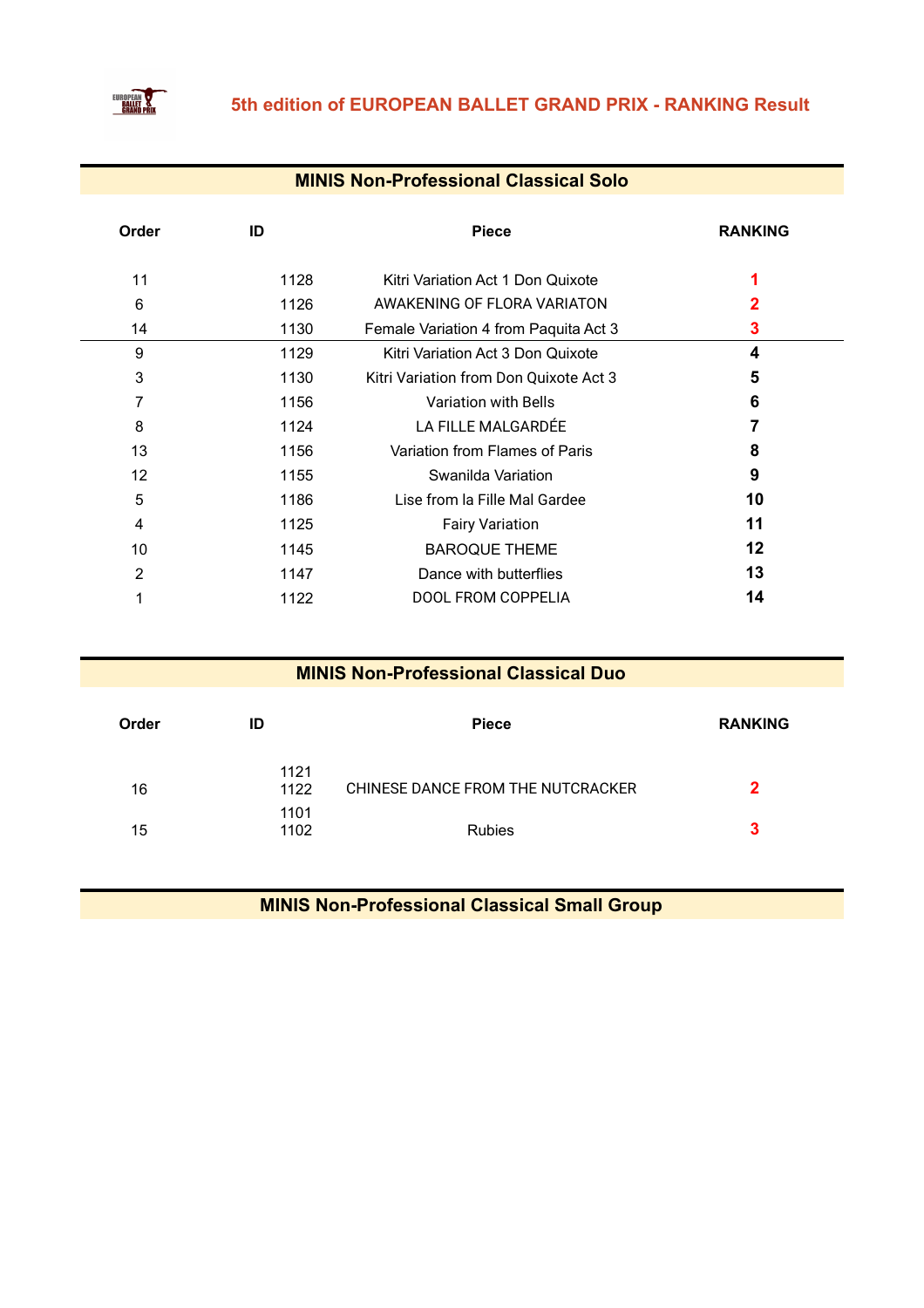| Order | ID   | <b>Piece</b>        | <b>RANKING</b> |
|-------|------|---------------------|----------------|
|       | 1119 |                     |                |
|       | 1120 |                     |                |
|       | 1121 |                     |                |
| 17    | 1122 | <b>LITTLE POLKA</b> | 2              |
|       |      |                     |                |

| <b>MINIS Non-Professional Contemporary Solo</b> |              |                      |                |  |
|-------------------------------------------------|--------------|----------------------|----------------|--|
| Order                                           | ID           | <b>Piece</b>         | <b>RANKING</b> |  |
| 20                                              | 1126         | <b>RED</b>           | 1              |  |
| 22                                              | 1124         | <b>METAMORPHOSIS</b> | 2              |  |
| 19                                              | 1125         | <b>ENSUITE</b>       | 3              |  |
| 21                                              | 1156         | Les Miserables       | 4              |  |
| 18                                              | 1122         | <b>VOYAGE</b>        | 5              |  |
|                                                 |              |                      |                |  |
| <b>MINIS Non-Professional Contemporary Duo</b>  |              |                      |                |  |
|                                                 |              |                      |                |  |
| Order                                           | ID           | <b>Piece</b>         | <b>RANKING</b> |  |
| 23                                              | 1119<br>1120 | <b>LE MATIN</b>      |                |  |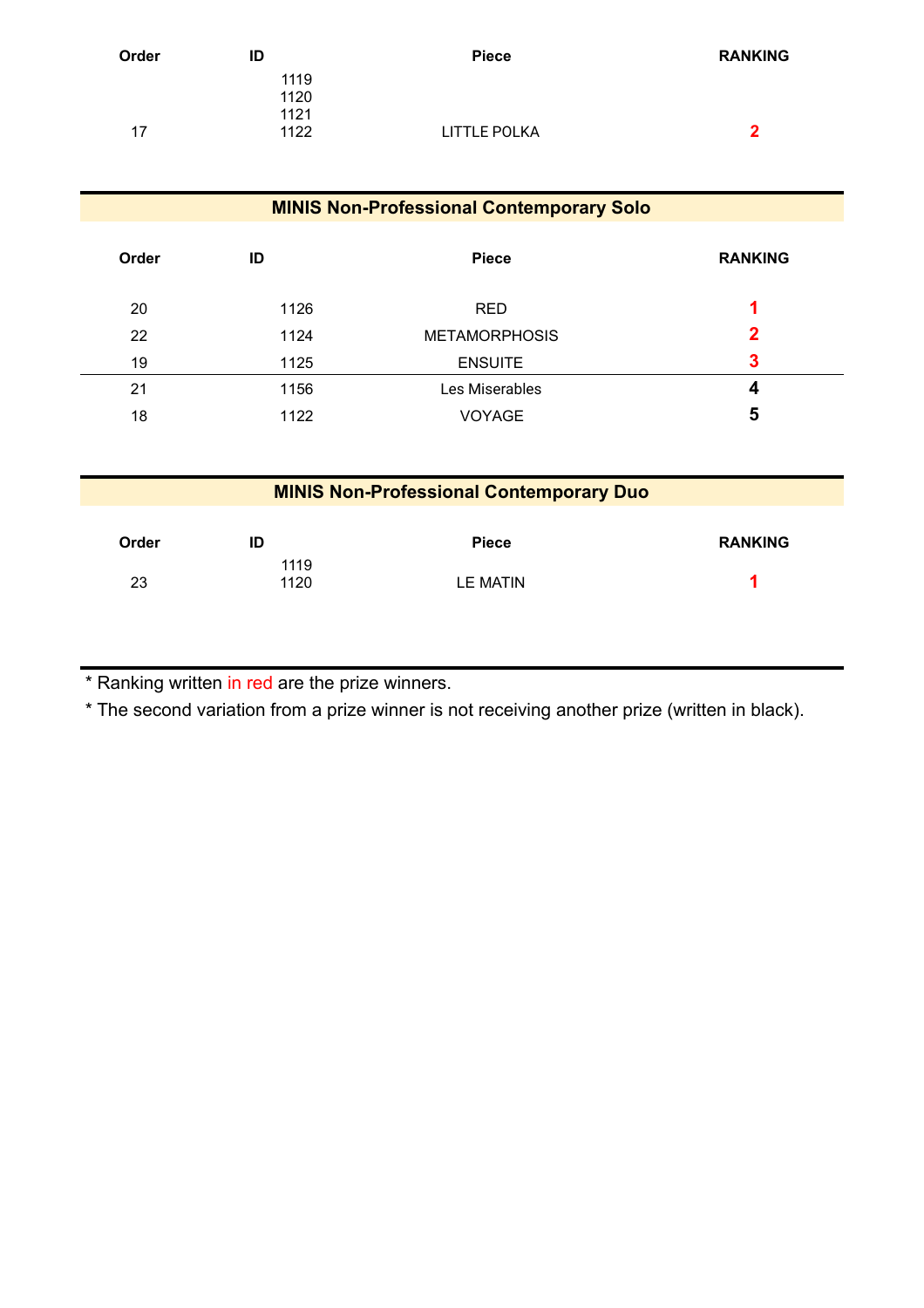

### **KIDS Professional Classical Solo**

| Order | ID   | <b>Piece</b>                   | <b>RANKING</b> |
|-------|------|--------------------------------|----------------|
| 69    | 2049 | <b>Medora Variation</b>        | 1              |
| 67    | 2087 | <b>Flower Festival Genzano</b> | 2              |
| 71    | 2090 | Harlequinade                   | 3              |
| 68    | 2041 | Harlequinade                   | 3              |
| 73    | 2087 | Swan Lake                      | 5              |
| 70    | 2089 | Paquita 4th variation          | 6              |
| 66    | 2042 | Armida's Pavilion              |                |
| 72    | 2042 | Esmeralda                      | 8              |

| Order | ID   | <b>Piece</b>                          | <b>RANKING</b>          |
|-------|------|---------------------------------------|-------------------------|
| 39    | 2188 | Harlequinade Variation                | 1                       |
| 31    | 2185 | Lise from la Fille Mal Gardee         | $\overline{\mathbf{2}}$ |
| 33    | 2184 | Swanilda Act 1                        | 3                       |
| 47    | 2185 | Swanilda from Coppelia 1st act        | 3                       |
| 36    | 2199 | Lise from La Fille mal gardee         | 3                       |
| 41    | 2139 | Variation from the Awakening of Flora | 6                       |
| 32    | 2129 | <b>PAQUITA</b>                        | $\overline{7}$          |
| 34    | 2151 | Fairy doll                            | 8                       |
| 50    | 2188 | La Fille Mal Gardee Lise variation    | 9                       |
| 37    | 2152 | Variation Fairy of Courage            | 10                      |
| 35    | 2196 | <b>Cupid Variation</b>                | 11                      |
| 29    | 2127 | SHADE VARIATION FROM LA BAYADERE      | 12                      |
| 49    | 2152 | <b>Odalisque Variation</b>            | 13                      |
| 42    | 2110 | <b>Talisman Variation</b>             | 14                      |
| 45    | 2178 | Coppelia Prayer Variation             | 14                      |
| 48    | 2196 | <b>Peasant Pas Variation</b>          | 14                      |
| 40    | 2100 | Paquita 4th variation                 | 17                      |
| 30    | 2179 | Carnaval - Le Papillion Variation     | 18                      |
| 27    | 2158 | Ludmila                               | 19                      |
| 28    | 2138 | Odalisque Variation from Le Corsaire  | 20                      |
| 26    | 2198 | Paquita                               | 21                      |
| 44    | 2111 | <b>Cupid Variation</b>                | 22                      |
| 38    | 2113 | La Fille Audacieuse                   | 23                      |
| 25    | 2182 | <b>Graduation Ball</b>                | 24                      |
| 43    | 2192 | Raymonda Act I                        | 24                      |
| 46    | 2182 | Harlequinade                          | 26                      |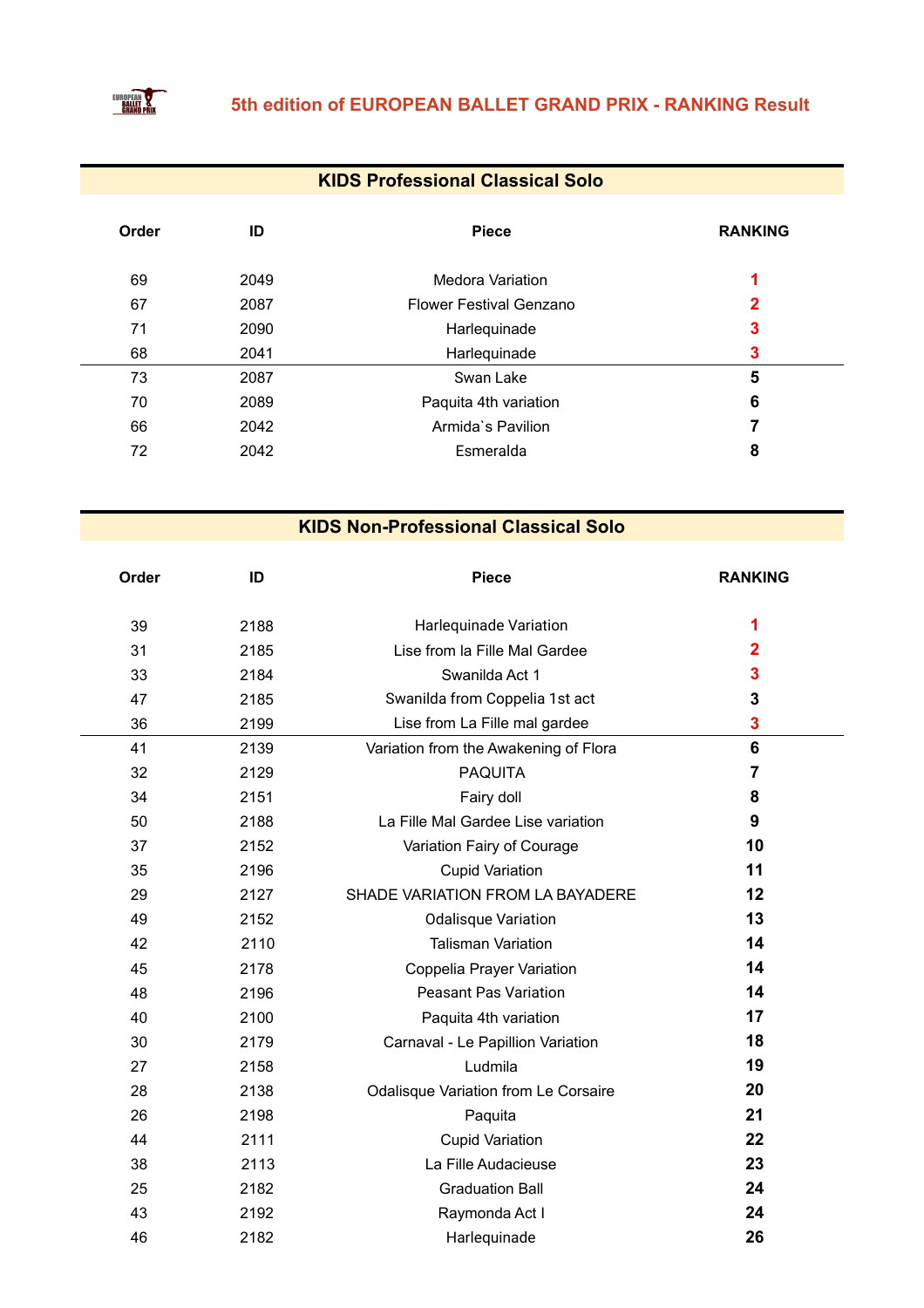| <b>KIDS Non-Professional Classical Duo</b> |              |                  |                |  |
|--------------------------------------------|--------------|------------------|----------------|--|
| Order                                      | ID           | <b>Piece</b>     | <b>RANKING</b> |  |
| 52                                         | 2108<br>2109 | Ocean and pearls | $\mathbf{2}$   |  |
| 51                                         | 2101<br>2180 | <b>Bolero</b>    | 3              |  |

#### **KIDS Non-Professional Classical Small Group**

| Order | ID                           | <b>Piece</b>          | <b>RANKING</b> |
|-------|------------------------------|-----------------------|----------------|
| 54    | 1124<br>1126<br>2127<br>2129 | <b>KITRIS FRIENDS</b> | 1              |
| 55    | 2105<br>2107<br>2111<br>2106 | Neapolitan Dance      | $\mathbf 2$    |
| 53    | 2102<br>2103<br>2104         | Marionettes           | 3              |

| <b>KIDS Non-Professional Classical Big Group</b> |                                                      |               |                |
|--------------------------------------------------|------------------------------------------------------|---------------|----------------|
| Order                                            | ID<br>1123                                           | <b>Piece</b>  | <b>RANKING</b> |
| 57                                               | 1124<br>1125<br>2127<br>2128<br>2129                 | <b>JEWELS</b> | 1              |
| 58                                               | 2105<br>2107<br>2111<br>2106<br>2108<br>2109<br>2110 | Autumn        | $\overline{2}$ |
| 56                                               | 1101<br>1102<br>2101<br>2102<br>2103<br>2104<br>2180 | Pastoral      | $\mathbf{3}$   |
|                                                  |                                                      |               |                |

### **KIDS Non-Professional Contemporary Solo**

| Order | ID | Piece | <b>RANKING</b> |
|-------|----|-------|----------------|
|       |    |       |                |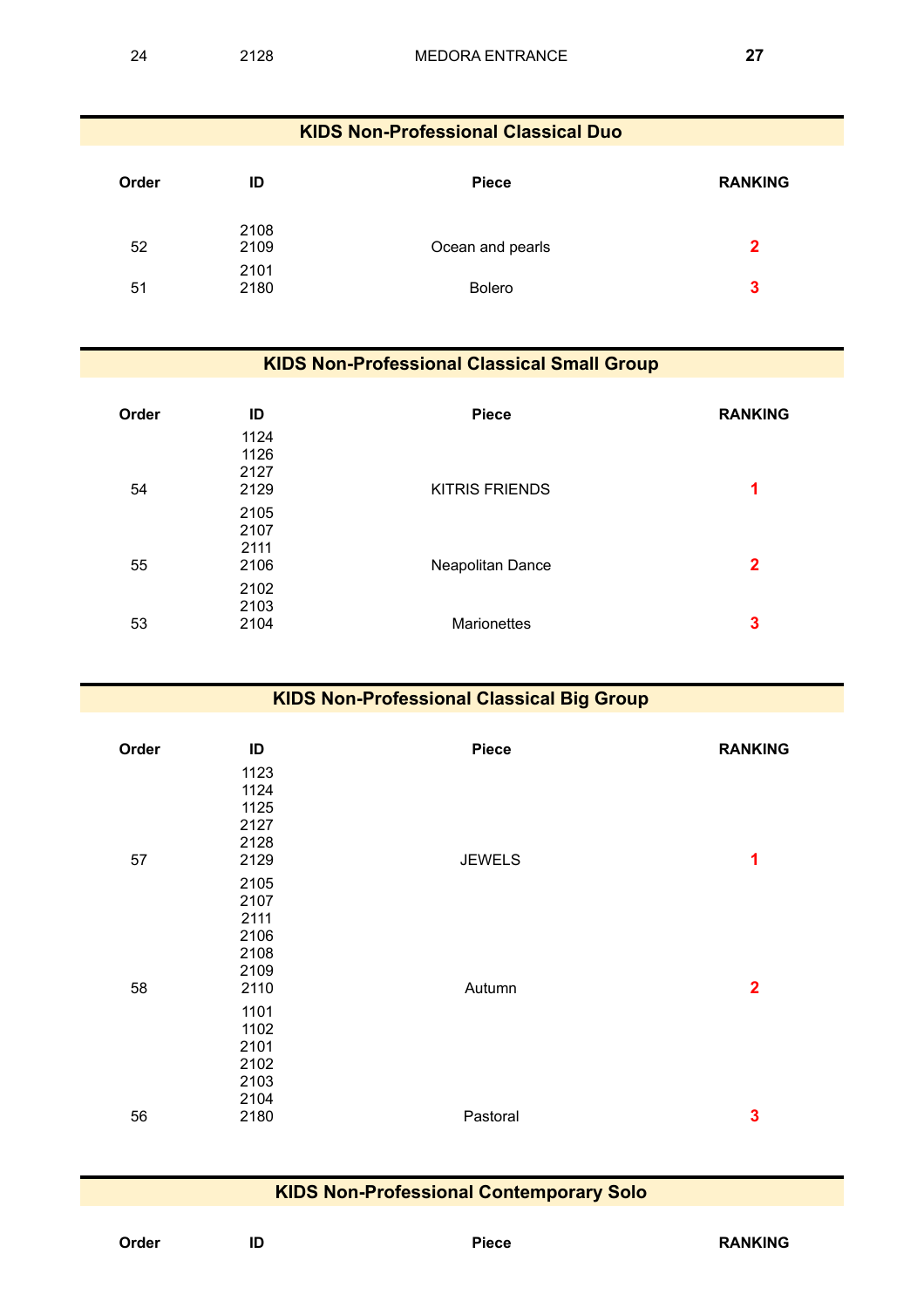| 62 | 2129 | <b>OPPRESSION</b>   |   |
|----|------|---------------------|---|
| 61 | 2127 | <b>SWIMMER</b>      |   |
| 63 | 2152 | Palladium           |   |
| 60 | 2128 | <b>FROM WITHIN</b>  |   |
| 59 | 2182 | Cradles             | 5 |
| 64 | 2182 | Wishes and Rainbows | 6 |

| <b>KIDS Non-Professional Contemporary Duo</b> |              |              |                |
|-----------------------------------------------|--------------|--------------|----------------|
| Order                                         | ID           | <b>Piece</b> | <b>RANKING</b> |
| 65                                            | 1125<br>2128 | <b>WIND</b>  | 2              |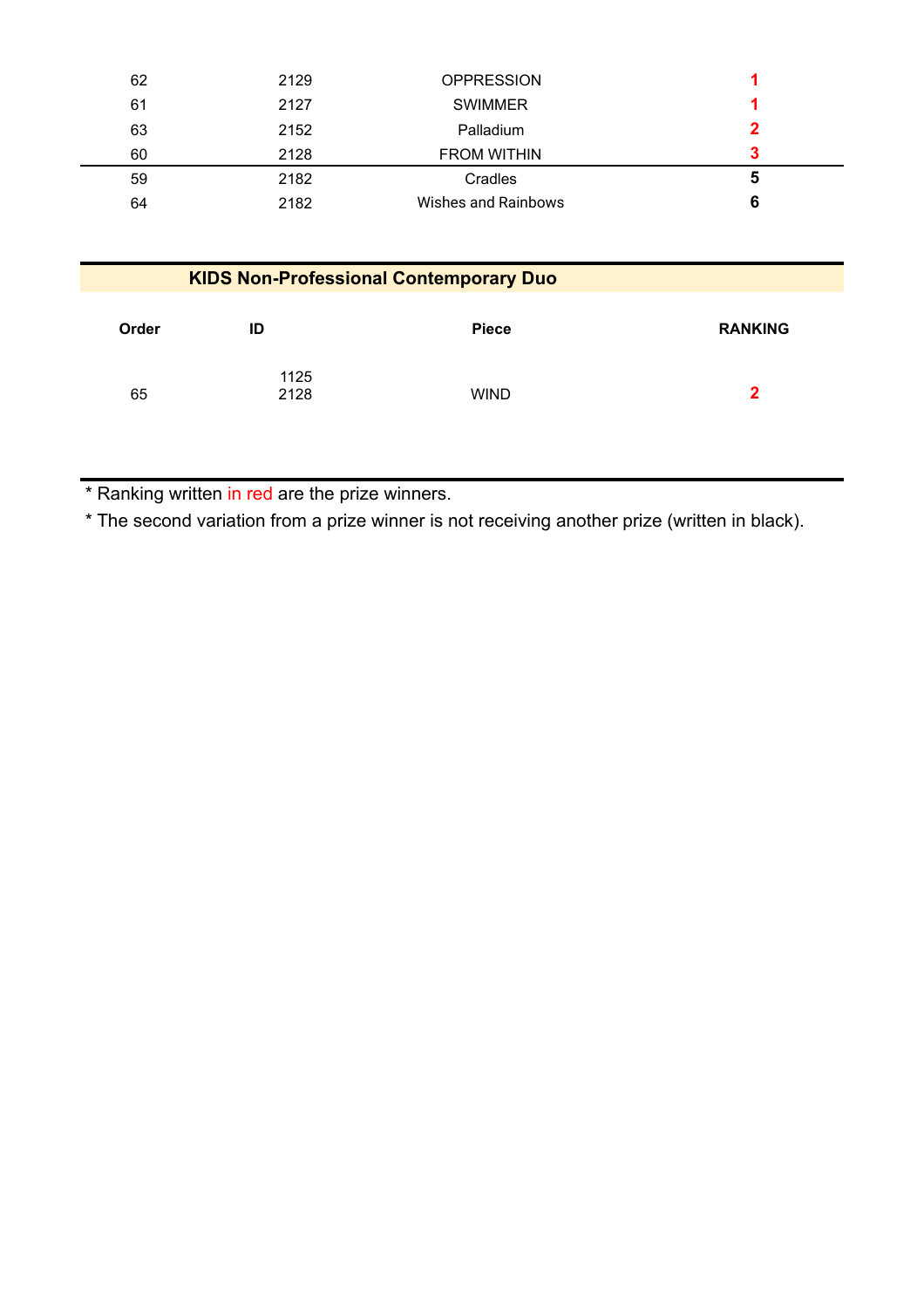

### **TEENS Professional Classical Solo**

| Order | ID   | <b>Piece</b>                                        | <b>RANKING</b> |
|-------|------|-----------------------------------------------------|----------------|
| 95    | 3034 | Paquita Etoile                                      | 1              |
| 111   | 3034 | Talisman                                            | 1              |
| 106   | 3036 | Paquita                                             | 2              |
| 112   | 3035 | <b>Bridesmaid variation Don Quixote</b>             | 3              |
| 96    | 3035 | <b>Giselle Peasant Pas</b>                          | 5              |
| 114   | 3032 | Carmen                                              | 6              |
| 115   | 3033 | <b>Medora Variation</b>                             | $\overline{7}$ |
| 107   | 3053 | Kitri from Don Quixote 3rd act                      | 8              |
| 99    | 3033 | <b>Kitri Variation</b>                              | 9              |
| 113   | 3057 | La Esmeralda                                        | 10             |
| 98    | 3032 | Sleeping beauty                                     | 11             |
| 97    | 3057 | Le Talisman                                         | 12             |
| 108   | 3067 | Variation from Flames of Paris                      | 13             |
| 110   | 3063 | Pas de Trois Male Variation - Swan lake             | 14             |
| 118   | 3062 | Swan Lake                                           | 15             |
| 117   | 3044 | <b>Giselle Peasant Pas Variation</b>                | 16             |
| 109   | 3073 | Dulcinea Variation - Don Quixote                    | 17             |
| 102   | 3069 | <b>Cupid Variation</b>                              | 18             |
| 104   | 3068 | <b>Lilac Fairy Variation</b>                        | 19             |
| 101   | 3044 | The Awakening of Flora                              | 20             |
| 103   | 3064 | Le Corsaire - Odalisques Variation                  | 21             |
| 100   | 3054 | Variation of Jeanne from the ballet Flames of Paris | 22             |
| 116   | 3054 | Kitri Variation (act 3) from the ballet Don Quixote | 23             |
| 105   | 3065 | Paquita - Armida's Pavilion                         | 24             |
|       |      |                                                     |                |

# **TEENS Professional Contemporary Solo**

| Order | ID   | <b>Piece</b>           | <b>RANKING</b> |
|-------|------|------------------------|----------------|
| 120   | 3034 | I Remember             | 1              |
| 127   | 3035 | Child of War           | 1              |
| 121   | 3036 | Balada                 | 2              |
| 119   | 3035 | Transcendence          | 2              |
| 123   | 3070 | <b>Tennessee Waltz</b> | 3              |
| 126   | 3073 | Lonely Spider          | 3              |
| 124   | 3072 | Fel Shara              | 3              |
| 122   | 3054 | Surfing                | 8              |
| 125   | 3044 | Je t'aime              | 9              |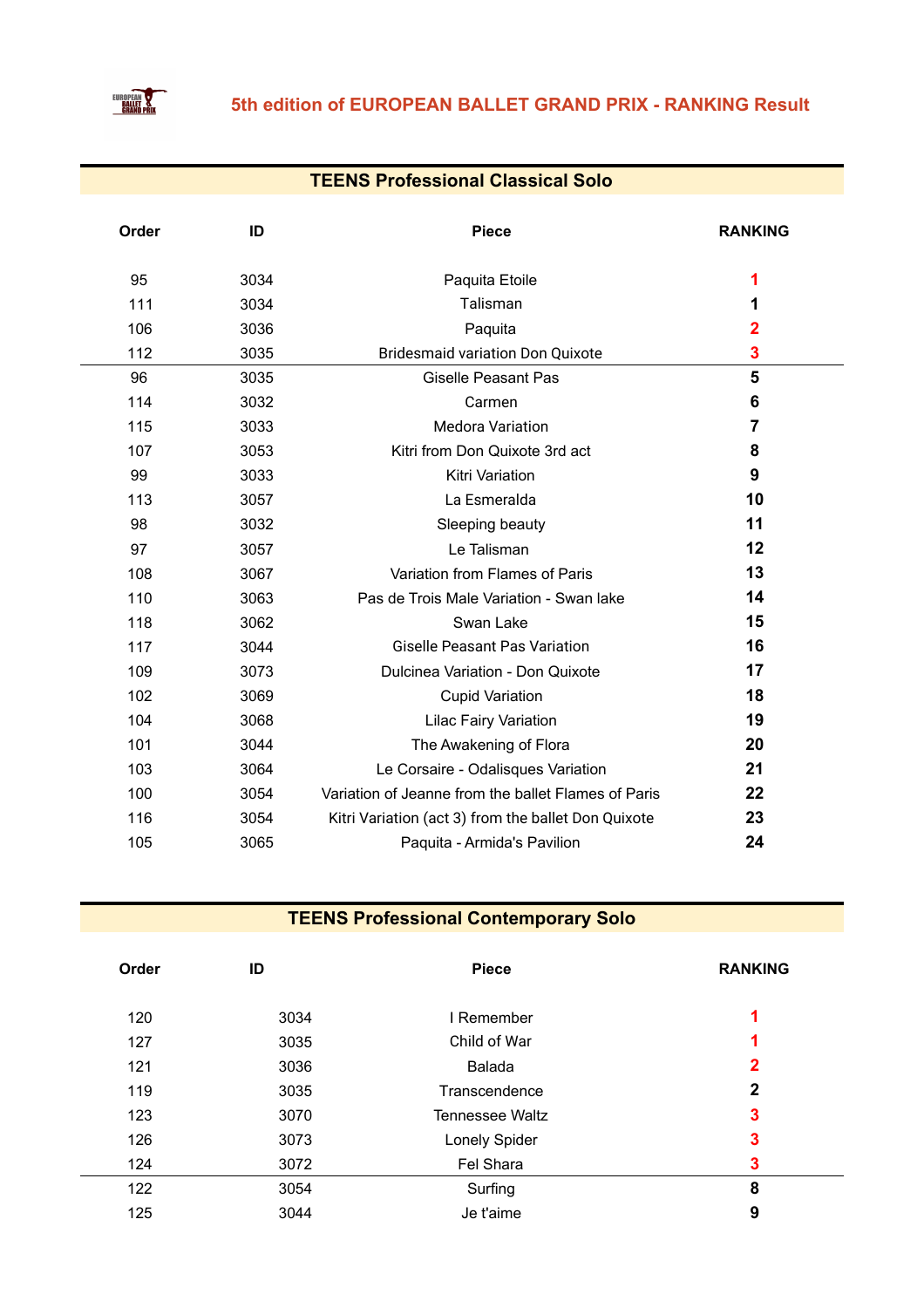### **TEENS Professional Contemporary Duo**

| Order | ID           | <b>Piece</b>   | <b>RANKING</b> |
|-------|--------------|----------------|----------------|
| 128   | 3034<br>3036 | Spirit talking |                |

| <b>TEENS Non-Professional Classical Solo</b> |      |                                |                |
|----------------------------------------------|------|--------------------------------|----------------|
| <b>Order</b>                                 | ID   | <b>Piece</b>                   | <b>RANKING</b> |
| 77                                           | 3130 | <b>MEDORA VARIATION</b>        |                |
| 82                                           | 3127 | Paquita Lead Variation Act2    | 3              |
| 81                                           | 3129 | <b>BLUE BIRD VARIATION</b>     | 3              |
| 83                                           | 3193 | Gamzatti                       | 4              |
| 75                                           | 3177 | Le Corsaire - Medora Variation | 5              |
| 79                                           | 3105 | <b>Peasant Pas Variation</b>   | 6              |
| 76                                           | 3103 | Paquita Variation              |                |
| 74                                           | 3101 | <b>Florina Variation</b>       | 8              |
| 80                                           | 3102 | Lise Variation                 | 9              |
| 78                                           | 3104 | Medora Variation               | 10             |

| <b>TEENS Non-Professional Classical Small Group</b> |                      |                            |                |
|-----------------------------------------------------|----------------------|----------------------------|----------------|
| <b>Order</b>                                        | ID                   | <b>Piece</b>               | <b>RANKING</b> |
| 85                                                  | 3114<br>3119<br>3120 | Carmencitas                | 2              |
| 84                                                  | 2178<br>2179<br>3177 | Pas de Trois - Le Corsaire | 3              |

# **TEENS Non-Professional Contemporary Solo**

| Order | ID   | <b>Piece</b>         | <b>RANKING</b> |
|-------|------|----------------------|----------------|
| 89    | 3130 | <b>INSOMNIA</b>      | 1              |
| 91    | 3129 | <b>OSTRICH</b>       | $\mathbf{2}$   |
| 87    | 3121 | Error404             | 3              |
| 92    | 3118 | Error404             | 4              |
| 88    | 3106 | Solo                 | 5              |
| 93    | 3122 | Pulse                | 6              |
| 90    | 3193 | Canto do Cisne Negro | 7              |
| 86    | 3131 | Pulse                | 8              |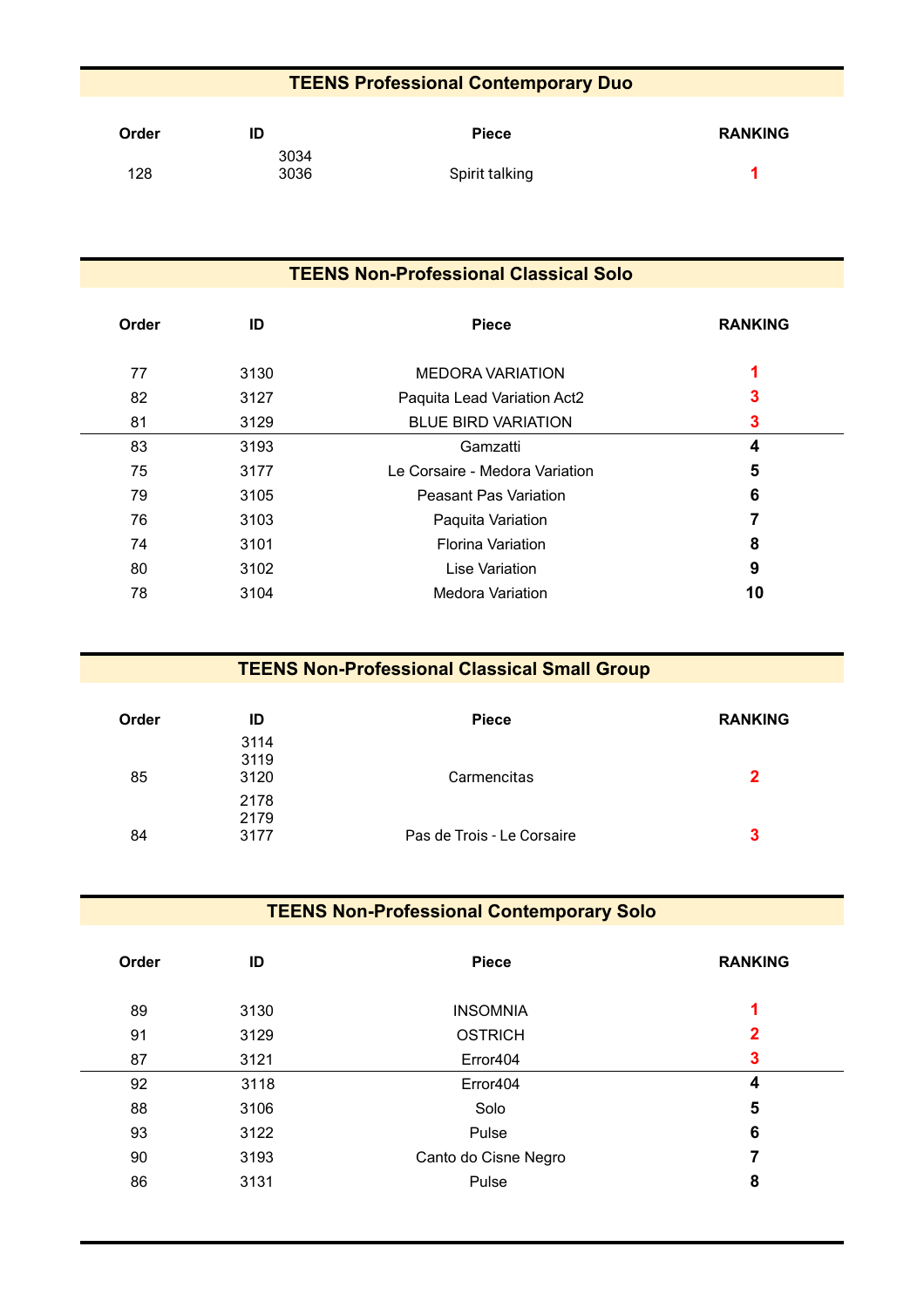| <b>TEENS Non-Professional Contemporary Duo</b> |              |              |                |  |
|------------------------------------------------|--------------|--------------|----------------|--|
| Order                                          | ID           | <b>Piece</b> | <b>RANKING</b> |  |
| 94                                             | 3129<br>3130 | <b>OGNAT</b> |                |  |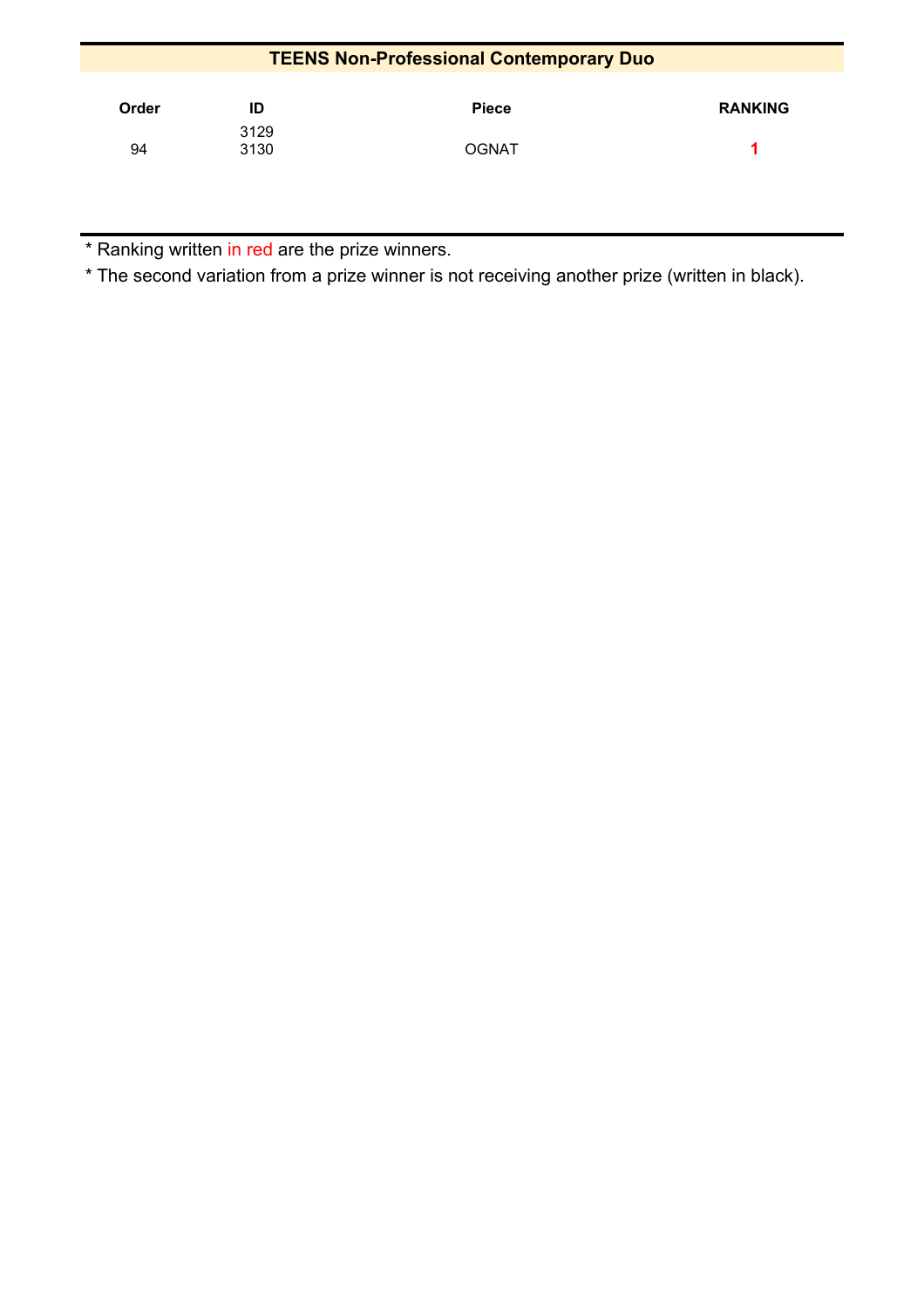

### **JUNIORS Professional Classical Solo**

| Order | ID   | <b>Piece</b>                             | <b>RANKING</b> |
|-------|------|------------------------------------------|----------------|
| 147   | 4003 | <b>Basilio Variation</b>                 | 1              |
| 140   | 4081 | Gulnara from Le Corsaire                 | 2              |
| 141   | 4026 | Esmeralda                                | 3              |
| 145   | 4001 | Gamzatti Variation                       | 4              |
| 144   | 4002 | Diana's Variation                        | 5              |
| 143   | 4066 | Kitiri Variation - Don Quixote           | 5              |
| 142   | 4097 | Variation Aspicia from Pharaoh's dauther | 7              |
| 146   | 4043 | La Fille du Pharaon                      | 8              |

**JUNIORS Professional Contemporary Solo** 

| Order | ID   | <b>Piece</b>       | <b>RANKING</b> |
|-------|------|--------------------|----------------|
| 153   | 4003 | Toaca              | и              |
| 151   | 4001 | Flow               | $\overline{2}$ |
| 150   | 4075 | <b>Battery low</b> | 3              |
| 152   | 4074 | Drum               | 4              |
| 149   | 4002 | For me             | 5              |
| 148   | 4076 | Hima               | 6              |
|       |      |                    |                |

### **JUNIORS Non-Professional Classical Solo**

| Order | ID   | <b>Piece</b>                   | <b>RANKING</b> |
|-------|------|--------------------------------|----------------|
| 130   | 4133 | Awakening of Flora             | 4              |
| 135   | 4194 | Satanella                      | 3              |
| 131   | 4103 | Variation from Raymonda        | 3              |
| 133   | 4105 | Variation from Coppelia        | 3              |
| 132   | 4160 | Gamzatti Variation             | 5              |
| 134   | 4104 | Variation from Cavalry Halt    | 6              |
| 136   | 4102 | Raymonda, Act III: Variation 4 |                |
| 129   | 4102 | Carmen Ballet                  | 8              |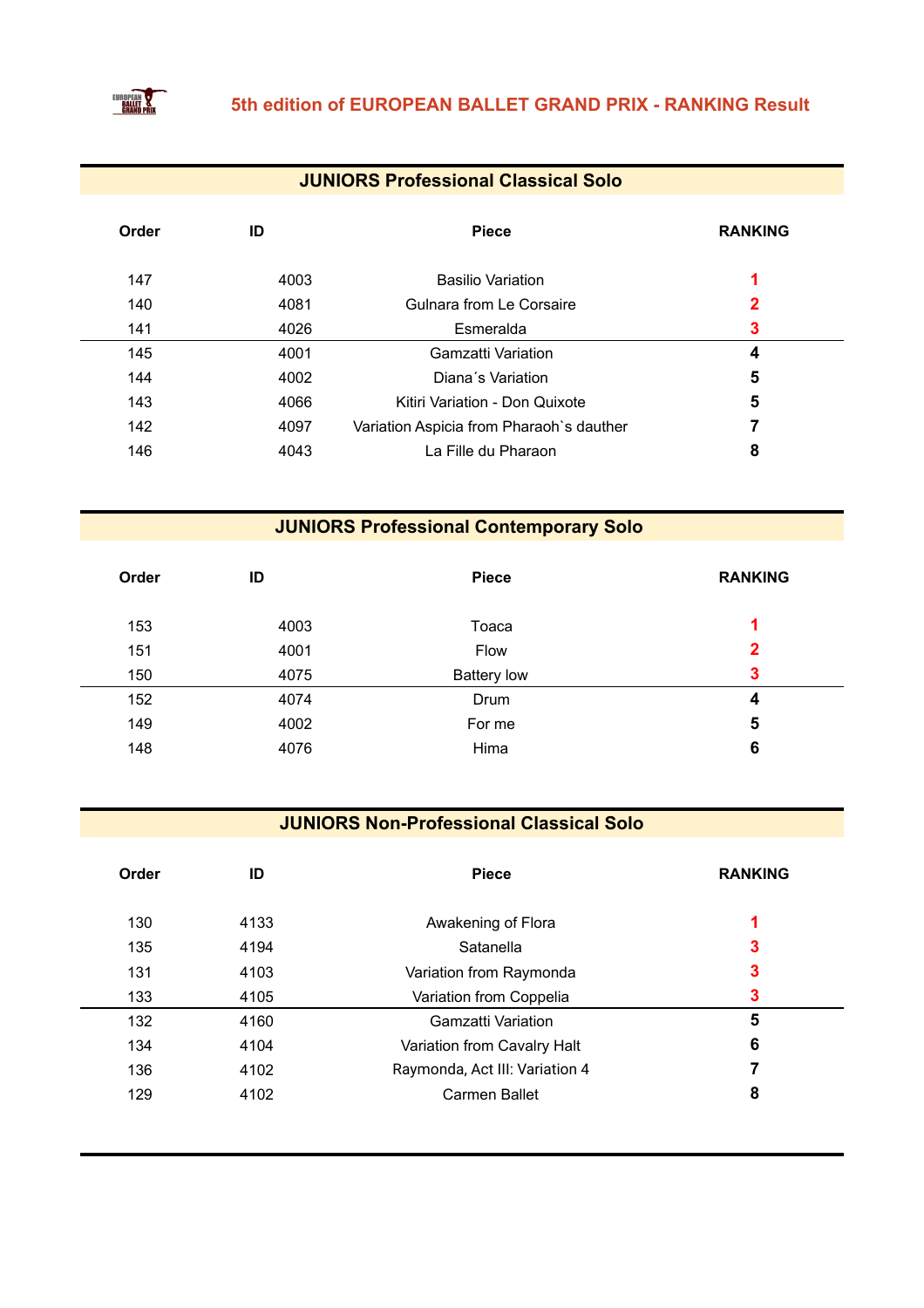# **JUNIORS Non-Professional Contemporary Solo**

| Order | ID   | <b>Piece</b>         | <b>RANKING</b> |
|-------|------|----------------------|----------------|
| 138   | 4194 | Verdes Anos          | 2              |
| 137   | 4160 | Runaway Bride        | 3              |
| 139   | 4102 | <b>Falling Angel</b> | 4              |

\* Ranking written in red are the prize winners.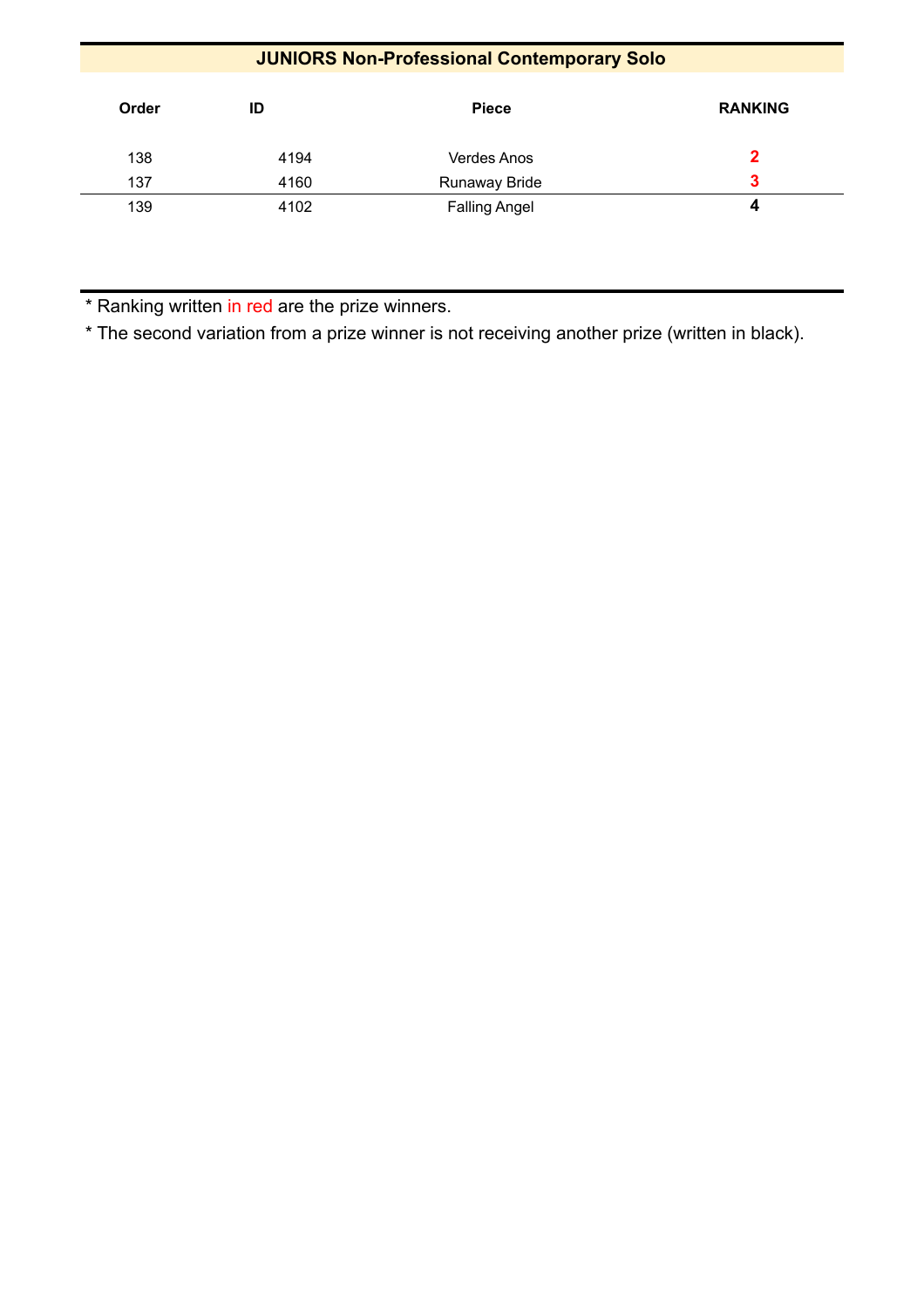

### **SENIORS Professional Classical Solo**

| ID   | <b>Piece</b>                           | <b>RANKING</b>          |
|------|----------------------------------------|-------------------------|
| 5003 | <b>Medora Variation</b>                |                         |
| 5037 | Le corsair variation                   | $\overline{\mathbf{2}}$ |
| 5037 | Sugar plum fairy from Nutcracker       | $\mathbf 2$             |
| 5005 | <b>Giselle Variation</b>               | 3                       |
| 5004 | Gulnara's Variation                    | 3                       |
| 5040 | Jeanne variation - The Flame of Paris  | 6                       |
| 5002 | Juliet's Variation                     | 6                       |
| 5040 | <b>Gulnare variation - Le Corsaire</b> | 6                       |
| 5004 | Nikiya's Variation                     | 6                       |
| 5091 | Raymonda                               | 10                      |
| 5083 | Raymonda                               | 11                      |
| 5071 | Esmeralda                              | 12                      |
| 5002 | Grand pas Classique                    | 13                      |
| 5006 | Variation from Coppelia                | 14                      |
| 5095 | Variation from Pharaoh's Daughter      | 15                      |
| 5059 | <b>TALISMAN</b>                        | 16                      |
| 5007 | Paquita Variation                      | 17                      |
| 5061 | <b>Giselle Variation Act I</b>         | 18                      |
|      |                                        |                         |

### **SENIORS Professional Contemporary Solo**

| ID   | <b>Piece</b>        | <b>RANKING</b> |
|------|---------------------|----------------|
| 5003 | Decision            | л              |
| 5004 | Something inside me | $\mathbf{2}$   |
| 5005 | recalling           | 3              |
| 5006 | Meimu               | 3              |
|      |                     |                |

## **SENIORS Non-Professional Classical Solo**

| Order | ID   | <b>Piece</b>   | <b>RANKING</b> |
|-------|------|----------------|----------------|
| 155   | 5148 | La Esmeralda   |                |
| 156   | 5146 | Giselle        | כי             |
| 154   | 5146 | Walpurgisnacht | 3              |

# **SENIORS Non-Professional Contemporary Solo**